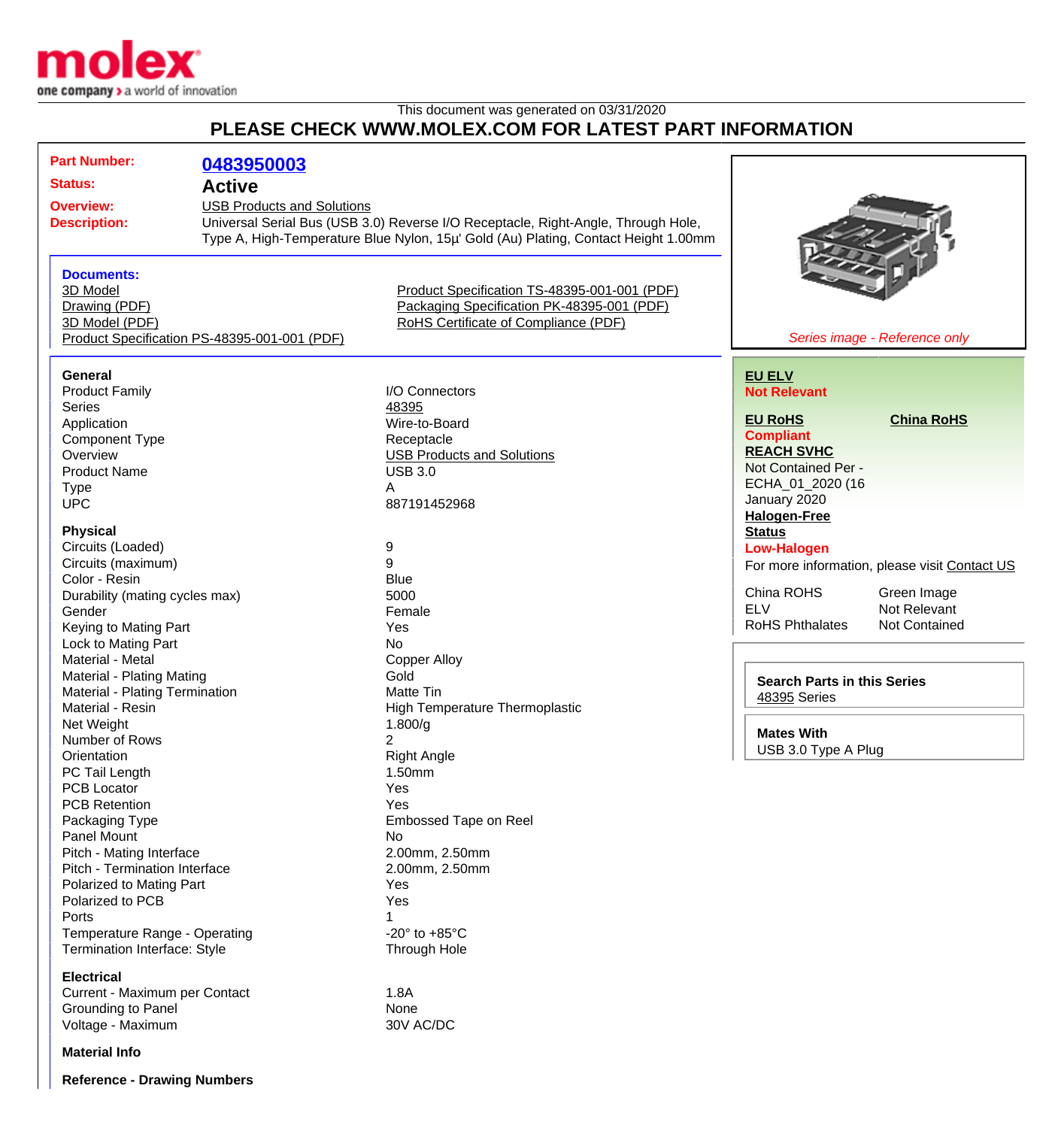PS-48395-001-001, TS-48395-001-001

This document was generated on 03/31/2020

## **PLEASE CHECK WWW.MOLEX.COM FOR LATEST PART INFORMATION**